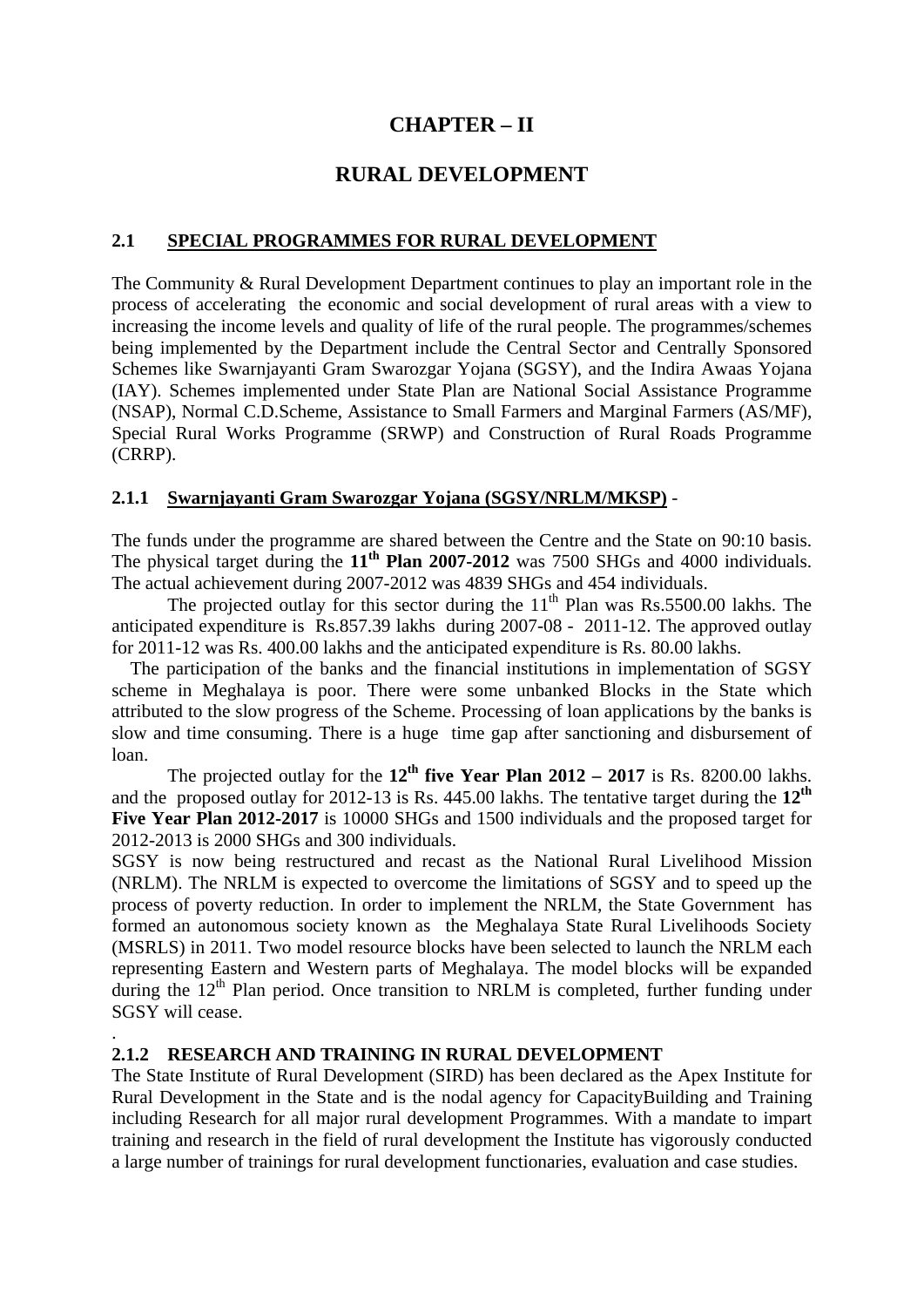In view of the Institutionalization and decentralization of training and capacity building activities in the country, the SIRD is supported by the Extension Training Centre at the sub state level to cover the large number of stakeholders. This has not only broadened the reach but has also enhanced the number of training and capacity building related activities particularly so since grass root development is being given a major thrust.

The combined performance of the SIRD and ETC at a glance during the  $11<sup>th</sup>$  Five Year Plan Period is shown below:

| Year          | <b>Programmes</b><br><b>Conducted (No)</b> | <b>Total Participants</b><br>covered | <b>Completed Research</b><br>and Evaluation<br><b>Projects</b> |
|---------------|--------------------------------------------|--------------------------------------|----------------------------------------------------------------|
| $2007 - 2008$ | 68                                         | 3676                                 |                                                                |
| $2008 - 2009$ | 99                                         | 3391                                 |                                                                |
| $2009 - 2010$ | 103                                        | 4406                                 |                                                                |
| $2010 - 2011$ | 177                                        | 5780                                 |                                                                |
| $2011 - 2012$ | 182                                        | 8231                                 |                                                                |

Under BRGF the number of training programmes conducted during the last five year Plan was 743 covering 16361 participants.

The approved outlay for the  $11<sup>th</sup>$  Five Year Plan was Rs 450.00 lakhs and the expenditure during the same period was Rs 379.41 lakhs. This amount covered both SIRD and ETC. For the  $12<sup>th</sup>$  Five Year Plan period 2012 to 2017 the proposed outlay is Rs 400.00 lakhs out of which, Rs 200.00 lakhs is proposed for the first year  $(2012 - 2013)$  of the 12<sup>th</sup> Five Year Plan.

#### **2.1.3 Integrated Wasteland Development Programme (IWDP):-**

 The Integrated Wastelands Development Programme (lWDP) launched in 1989 under the aegis of the National Wastelands Development Board aimed at development of wastelands on participatory watershed approach. The Ministry of Rural Development, Government of India, adopted the WDP Guidelines (1995) w.e.f. 1.4.1995 which was subsequently revised in August 2001 (WDP Revised Guidelines, 2001). The new Guidelines for Hariyali (2003) are being issued and implemented w.e.f. April 1, 2003. Subsequently in 2008 the Common Guidelines for WDP has been formulated in order to have a unified perspective by all Ministries. These Guidelines are therefore applicable to all IWDPs in all Departments / Ministries of GOI concerned with IWDP w.e.f. April 1, 2008. For our State the Govt. of India has funded for 112 nos. of projects covering a total area of 221225 hectare at a total cost of Rs.13053.28 Lakh i.e. Rs. 12002.22 lakh Central Share and Rs.1051.06 Lakh,with a funding pattern in the ratio of 91.67: 8.33 between the Centre and the State.

#### **The detail of schemes taken up are as follows:**

 There are 112 projects sanctioned to Meghalaya under IWDP since 1999-2000 to treat an area of 221225 ha at a total cost of Rs.13053.28 lakh. An amount of Rs. 107.90 crore has been released till date.

**Pre - Harivali Projects (sanctioned in 1999-2000 & 2000-01)** – There are 2(two) nos. of IWDP project sanctioned during 1999-2000 and 5(five) nos. of IWDP project sanctioned during 2000-01,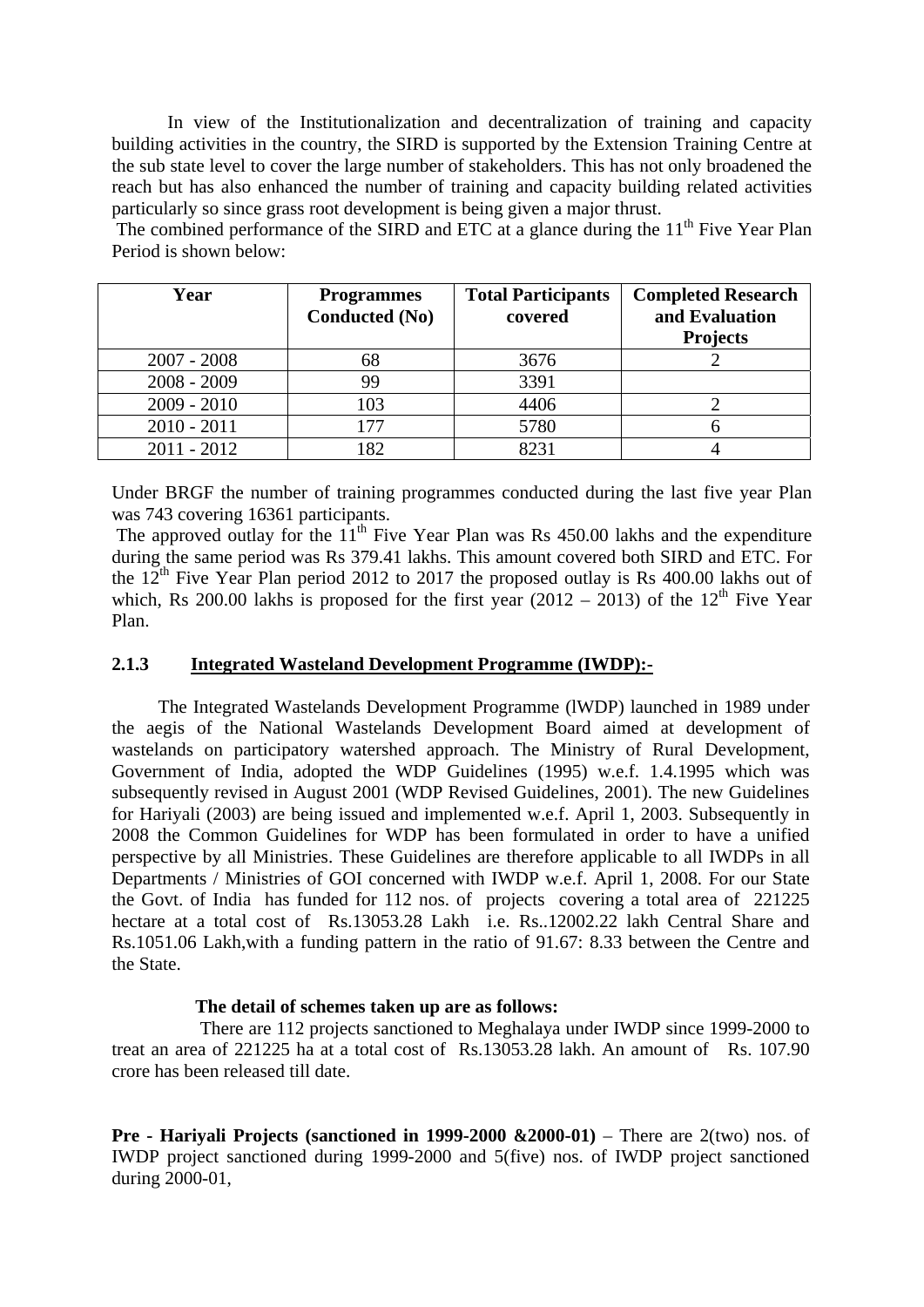The GOl's cut off date to complete the Pre - Hariyali projects is March, 2011.The Central Share for the above cited projects are released by the GOl to the respective DRDAs of the District, whereas, the State Share are being met from the Budget of the Soil & Water Conservation Department.

There are 3 (three) nos. Pre - Hariyali projects which could not be completed within the GOI's cut off date i.e March, 2011, and the projects have been closed.

**IWDP- Hariyali Projects (sanctioned in 2003-04 to 2006-07) -** There are 105 nos. of IWDP projects sanctioned from the year 2003-04 to 2006-07, i.e. 7 (seven) nos. during 2003 - 04, 7 (seven) nos. during 2004- 05, 45 (forty five) nos. during 2005-06, 46 (forty six) nos. during 2006-07,

 Out of these 105 Hariyali Projects 5 nos are completed during 2010-11, 8 nos are closed as they could not be completed within the GOI's cut off date i.e December, 2012. The ongoing projects are 92 nos. out of which 58 nos are completed during 2011-12 and the remaining 34 projects are expected to be completed by December, 2012.

 During 2011-12 an amount of Rs.13.31 crore has been released in 67 projects and the expenditure is Rs. 13.22 crore in 66 projects and the balance amount of Rs. 0.09 crore is proposed to be spent during 2012-13.

The GOl's cut off date to complete the Hariyali projects is December, 2012.

|                                                                         | <b>EKHs</b>        | <b>WKHs</b> | JHs     | Ri Bhoi | EGHs    | WGHs    | <b>SGHs</b> | <b>Total</b> |
|-------------------------------------------------------------------------|--------------------|-------------|---------|---------|---------|---------|-------------|--------------|
| <b>Total Project</b><br>Area<br>(Treatable)<br>Sanctioned in<br>Hectare | 38565              | 33496       | 26749   | 27400   | 32400   | 38515   | 24000       | 221225       |
| <b>Total Project</b>                                                    | 2313.90            | 1889.84     | 1604.94 | 1644.00 | 1950.00 | 2210.00 | 1440.00     | 13053.28     |
| Costs<br>Sanctioned                                                     | CS: 2121.08        | 1752.34     | 1171.20 | 1507.00 | 1787.50 | 2043.10 | 1320.00     | 12002.22     |
| (Rs. in lakh)                                                           | <b>SS</b> : 192.82 | 137.50      | 133.74  | 137.00  | 162.50  | 167.50  | 120.00      | 1051.06      |

District wise break – up of Project Area and Project Cost.

**An outlay of Rs. 1000.00 lakh is proposed for the 12th Five year Plan (2012-2017), and Rs. 345.00 lakh is proposed for the Annual Plan 2012-2013.**

#### **2.1.4 LAND REFORMS**

The Eleventh Plan outlay for Land Reforms Sector is Rs.1600.00 Lakh. As against this, the actual expenditure for the first four years of the Plan i.e. 2007-2008 to 2010-11 was Rs.1185.14 Lakh. The approved outlay of Rs.550.00 Lakh during 2011-2012 is expected to be utilized in full. Thus, the anticipated expenditure for the  $11<sup>th</sup>$  Plan is Rs. 1735.14 lakh. **An** outlay of Rs. 3500.00 Lakh is proposed for the 12<sup>th</sup> Five year Plan (2012-2017) and Rs. **465.00 lakh is proposed for the 2012-13 for implementation of the following schemes:** 

**I. Cadastral Survey:**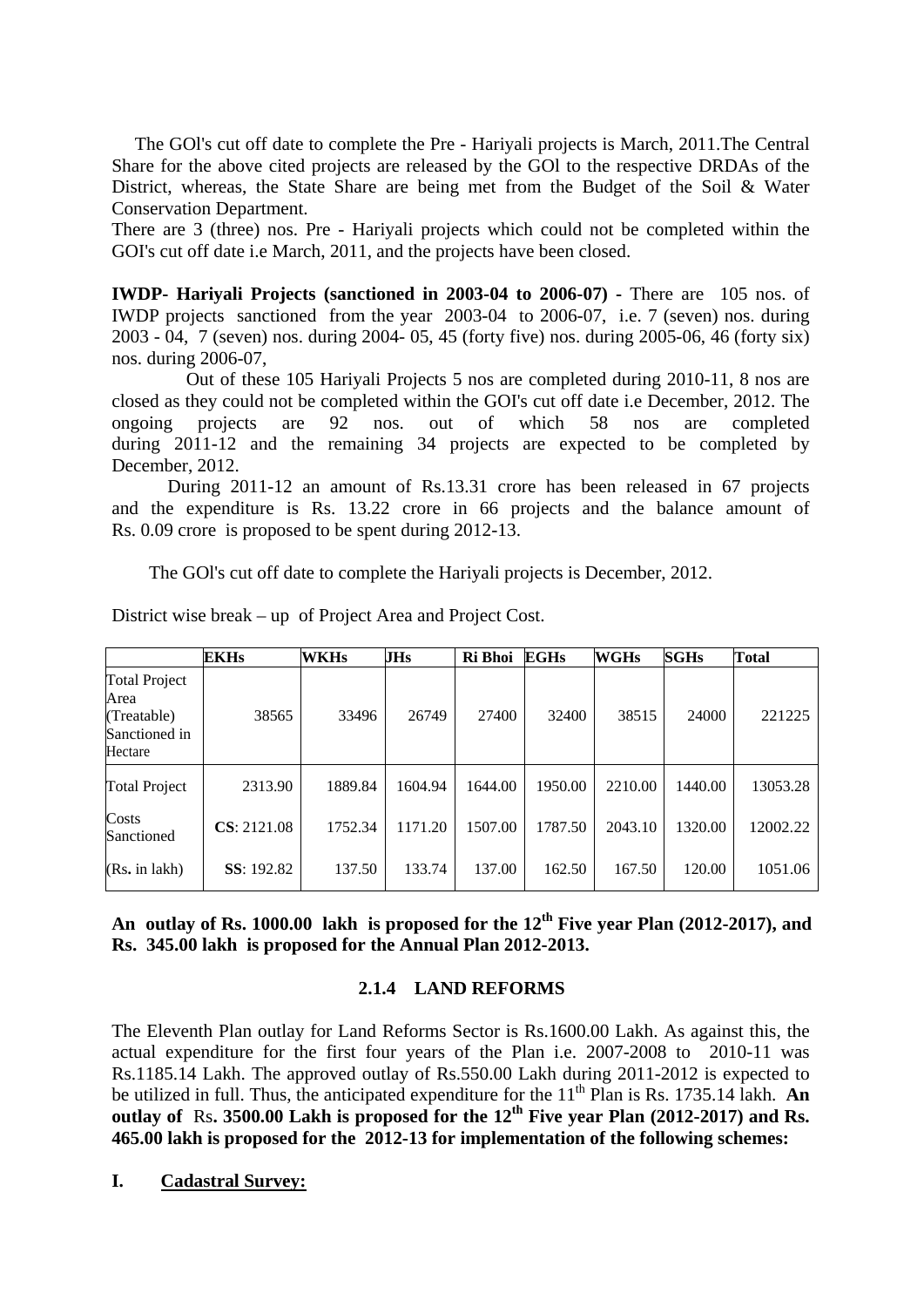Cadastral Survey work is a continuous process which goes on in some form or the other and is an unavoidable operation which is closely link with updating of records pertaining to the land be it rural or urban. The Scheme is being implemented through the District Councils since the management and control of the land is vested with them.

Under the sponsorship of the Ministry of Rural Development, Deptt. of Land resources, Govt. of India 2(two) Officers  $\& 7$  (seven) Surveyors have been trained by the Indian Institute of Surveying & Mapping, Hyderabad in handling and operating the Global Positioning System Survey Instrument for provision of Ground Control points and the Electronic Total Station for Ground Truthing/detail survey.

 Awareness programme to the people is also being conducted, highlighting the benefit of the cadastral survey.

The projected outlay for the  $11<sup>th</sup>$  Plan 2007-2012 is Rs.676.27 lakhs and the accumulated actual expenditure during 2007-08 – 2010-11 is Rs. 484.19 lakhs. The approved outlay for 2011-2012 is Rs. 225.00 lakhs and the anticipated expenditure is Rs. 225.00 lakhs. **An outlay of** Rs**. 1410.00 lakh is proposed for the12th Five year Plan 2012-2017, and** Rs **. 200.00 lakh is proposed for the Annual Plan 2012-13.** 

#### **II. Metric System:**

 The Scheme is adopted with a view to introduce Metric Units of Measurement in land records vis-à-vis to convert the existing maps into Metric Units. This Department is also imparting training in Metric system to the Land Record staff from the District.

 With the introduction of the Metric System, the State Govt. has implemented the scheme of Metric Cell for conversion of all records in the metric units and the method of computation of land surveys & records to be carried out in Metric System of measurement. The work is still continuing.

The projected outlay for the  $11<sup>th</sup>$  Plan 2007-2012 is Rs.44.25 lakhs and the accumulated actual expenditure during 2007-08 – 2010-11 is Rs. 41.92 lakhs. The approved outlay for 2011-2012 is Rs. 18.00 lakhs and the anticipated expenditure is Rs. 18.00 lakh **An outlay of Rs. 100.00 lakh is proposed for the 12<sup>th</sup> Five year Plan 2012-2017, and Rs. 15.00 lakh is proposed for the Annual Plan 2012-13.** 

#### **III. Enforcement Branch:**

The scheme of Enforcement Branch is implemented for identification of owner/Users/Occupants of land for preparation of the preliminary records of such land on the basis of Cadastral maps prepared under the Meghalaya Land Survey and Records Preparation Act. The work of preparation of the records is entrusted to the Enforcement staff placed at the disposal of the Autonomous Districts Councils.

The projected outlay for the  $11<sup>th</sup>$  Plan 2007-2012 is Rs.576.14 lakhs and the accumulated actual expenditure during 2007-08 – 2010-11 is Rs. 570.65 lakhs. The approved outlay for 2011-2012 is Rs. 263.00 lakhs and the anticipated expenditure is Rs. 263.00 lakh. An outlay of Rs . 1738.00 lakh is proposed for this scheme for the 12<sup>th</sup> Five year Plan **2012-2017, and Rs. 210.00 lakh is proposed for the Annual Plan 2012-13 for Cadastral Survey Schemes.** 

#### **IV. Land Tenure Research Cell:**

The Cell has been established for studying the Land Tenure System prevalent in the State in the light of the Land Reforms Commission's Report. The Cell is to codify various customary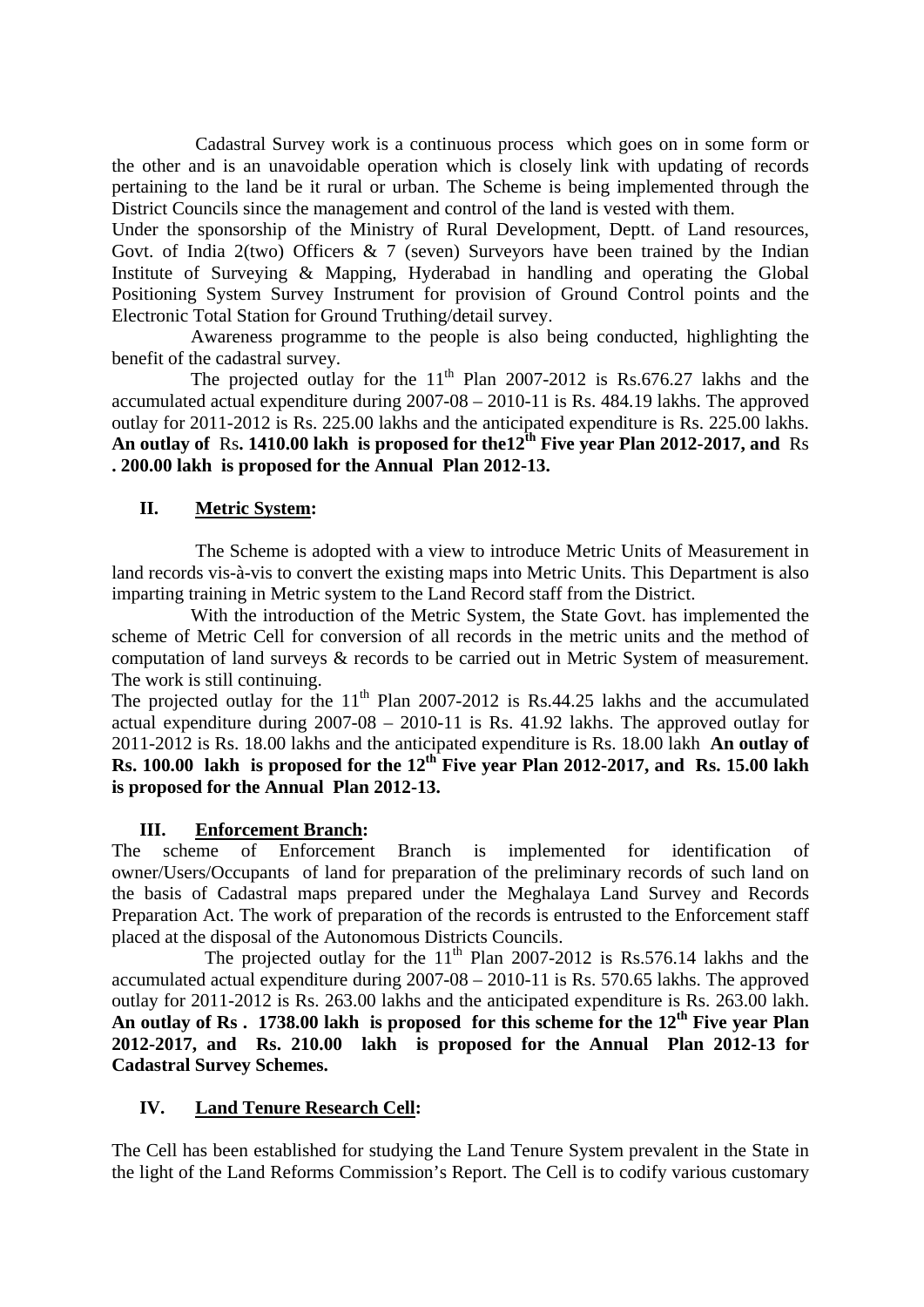laws prevalent in the State so as to avoid unnecessary litigation. The Cell is also to formulate specific proposal for Land Reforms measures in the State.

The projected outlay for the  $11<sup>th</sup>$  Plan 2007-2012 is Rs.22.10 lakhs and the accumulated actual expenditure during 2007-08 – 2010-11 is Rs. 8.38 lakhs. The approved outlay for 2011-2012 is Rs. 4.00 lakhs and the anticipated expenditure is Rs. 4.00 lakh. **For**  the12<sup>th</sup> Five year Plan 2012-2017, an outlay of Rs. 28.00 lakh is proposed, and Rs. 4.00 **lakh is proposed for the Annual Plan 2012-13.** 

### **V. Grants-in-aid to the District Councils:**

 As the general administration of land on the basis of customary laws is vested with the District Councils as per provision of the Sixth Schedule of the Constitution, financial assistance in the form of Grants-in-aid is being provided to the District Councils for implementation of Land Reforms Schemes and Cadastral Survey Works in consonance with those of the State Government.

The projected outlay for the  $11<sup>th</sup>$  Plan 2007-2012 is Rs.81.24 lakhs and the accumulated actual expenditure during 2007-08 – 2010-11 is Rs. 50.00 lakhs. The approved outlay for 2011-2012 is Rs. 16.00 lakhs and the anticipated expenditure is Rs. 16.00 lakh. **The proposed outlay for this scheme for the12th Five year Plan 2012-2017, Rs. 104.00 lakh and Rs. 16.00 lakh is proposed for Annual Plan 2012-13.** 

### **VI .Procurement of Survey Equipments**:-

 To facilitate smooth survey works, it is proposed to equip the Directorate of Land Records & Survey with modern equipments.

The projected outlay for the  $11<sup>th</sup>$  Plan 2007-2012 is Rs.200.00 lakhs and the accumulated actual expenditure during 2007-08 – 2010-11 is Rs. 30.00 lakhs. The approved outlay for 2011-2012 is Rs. 24.00 lakhs and the anticipated expenditure is Rs. 24.00 lakh

 As such, an outlay of **Rs. 120.00 lakh is proposed for the 12th Plan and Rs. 20.00 lakh is proposed for the Annual Plan 2012-13.** 

**VII.** The break up proposed expenditure for the  $12<sup>th</sup>$  Five Year Plan 2012-17 and the Annual Plan 2012-13 are as follows :**-** 

| SI.<br>No. | Name of Schemes.                                   | $11^{th}$ Plan<br>projected<br>outlay | <b>Cummulative</b><br>actual Expd.<br>2007-08 to | Approved<br>outlay<br>2011-12 | Anti.<br>expd.<br>2011-12 | $12^{th}$ Plan<br><b>Proposed</b><br>outlay | <b>Proposed</b><br><b>Annual</b><br>Plan- |
|------------|----------------------------------------------------|---------------------------------------|--------------------------------------------------|-------------------------------|---------------------------|---------------------------------------------|-------------------------------------------|
|            |                                                    | $(2007-12)$                           | 2010-11                                          |                               |                           | $(2012-17)$                                 | 2012-13                                   |
|            | <b>LAND REFORMS</b>                                |                                       |                                                  |                               |                           |                                             |                                           |
| 1.         | Cadastral Survey                                   | 676.27                                | 484.19                                           | 225.00                        | 225.00                    | 1410.00                                     | 200.00                                    |
| 2.         | <b>Enforcement Branch</b>                          | 576.14                                | 570.65                                           | 263.00                        | 263.00                    | 1738.00                                     | 210.00                                    |
| 3.         | Metric Cell                                        | 44.25                                 | 41.92                                            | 18.00                         | 18.00                     | 100.00                                      | 15.00                                     |
| 4.         | Land Tenure Research<br>Cell                       | 22.10                                 | 8.38                                             | 4.00                          | 4.00                      | 28.00                                       | 4.00                                      |
| 5.         | Grants-in-aid to the<br><b>District Councils</b>   | 81.24                                 | 50.00                                            | 16.00                         | 16.00                     | 104.00                                      | 16.00                                     |
| 6.         | <b>Procurement of Survey</b><br>Equipments         | 200.00                                | 30.00                                            | 24.00                         | 24.00                     | 120.00                                      | 20.00                                     |
| 7.         | NationalLand Records<br>Modernisation<br>Programme |                                       |                                                  |                               |                           |                                             | 20.00                                     |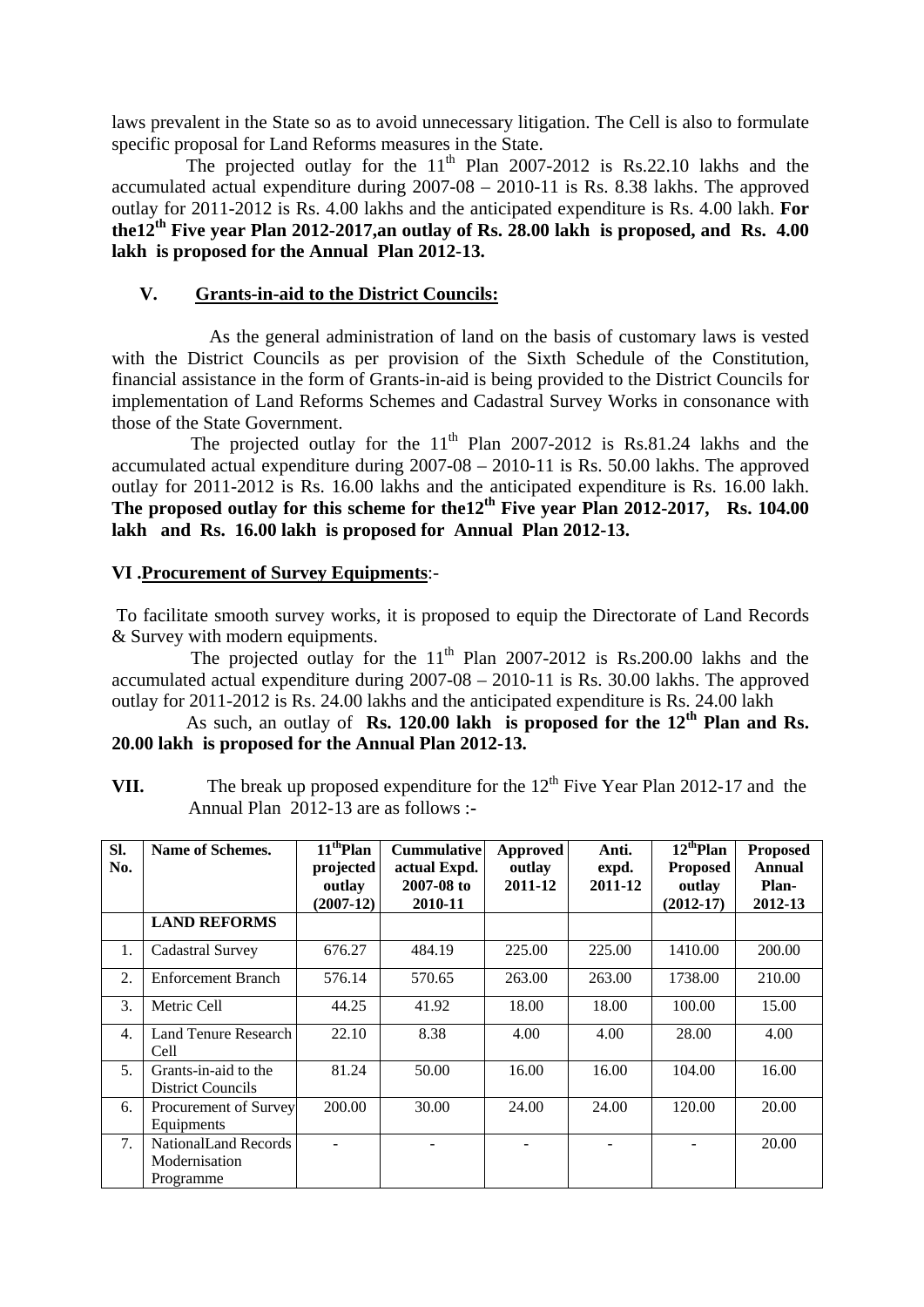| $\overline{\phantom{a}}$<br>Total | 600.00 | 1185.14 | 550.00 | 550.00 | 3500.00 | 465.00 |
|-----------------------------------|--------|---------|--------|--------|---------|--------|
|                                   |        |         |        |        |         |        |

## **2.2 RURAL EMPLOYMENT**

### **2.2.1 Mahatma Gandhi National Rural Employment Guarantee Act (MGNREGA)** -

The Act gives legal guarantee of hundred days of wage employment in a financial year to adult members of rural households who demand employment and are willing to do unskilled manual work. The State has notified the Scheme under the Act, known as the Meghalaya Rural Employment Guarantee Scheme on 28.07.2006. Implementation of the scheme is through Village Employment Councils. The objective of the scheme is to enhance the livelihood security of the people in rural areas by generating wage employment through works to develop the infrastructure base of that area. The scheme is being implemented as Centrally Sponsored Scheme on a cost sharing basis between Centre and State in the ratio of 90:10.

The approved outlay for the  $11<sup>th</sup>$  Plan is Rs.8000.00 lakhs. and the anticipated expenditure is Rs.11640.79 lakhs. The approved outlay for 2011-12 was Rs.4900.00 lakh and the anticipated expenditure is Rs. 5500.00 lakhs. The projected outlay for the Twelfth Five Year Plan is Rs.30000.00 lakhs. The proposed outlay for 2012 – 2013 is Rs.4000.00 lakhs..

 The physical target during the Eleventh Five Year Plan 2007-2012 was 461.05 lakhs mandays and the actual achievement during the first four years of the  $11<sup>th</sup>$  Plan was 491.69 lakhs mandays. The actual physical achievement during the  $11<sup>th</sup>$  Plan 2007-2012 was 667.06 lakhs mandays. The physical target during 2011-12 is 249.36 lakhs mandays and the actual achievement is 175.37 lakhs mandays. During the Twelfth Five Year Plan 2012-2017 the tentative target is 2404.01 lakhs mandays and the proposed target during Annual Plan 2012- 2013 is 181 lakh mandays.

**2.2.2 Indira Awaas Yojana (IAY)**- It is a scheme aimed at providing low cost houses to SC/ST and freed bonded labourers living below poverty line, free of cost. Funds for the programme are shared by the Central and the State Govt. in the ratio of 90:10. Under this scheme Rs.. 48,500 /- per house will be assisted for New construction and Rs.15,000/- per house will be assisted for up-gradation.

The approved outlay for the  $11<sup>th</sup>$  Plan was Rs.5400.00 lakhs and the anticipated expenditure is Rs. 2430.07 lakhs. The approved outlay for 2011-12 was Rs.1000.00 lakh and the anticipated expenditure is Rs. 655.00 lakhs. The projected outlay for the Twelfth Five Year Plan was Rs.7000.00 lakhs and the proposed Outlay for  $2012 - 2013$  is Rs. 1150.00 lakhs During the  $11<sup>th</sup>$  Plan period the physical target was 45222 houses of New Construction and 24872 Upgradation. The achievement during 2007-08 to 2011-12 was 52127 New Constructions and 3711 Upgradations. The Tentative target during the  $12<sup>th</sup>$  Plan is 93000 houses and the proposed target during 2012-2013 is 14000 houses.

## **2.3 OTHER RURAL DEVELOPMENT PROGRAMME**

## **2.3.1 COMMUNITY DEVELOPMENT & PANCHAYAT**

 **(i) C.D. Schemes:** Different schemes relating to agriculture and land reclamation, health and sanitation, education, social education, animal husbandry including veterinary, industries including arts and crafts and rural roads are being implemented through existing 39 development blocks.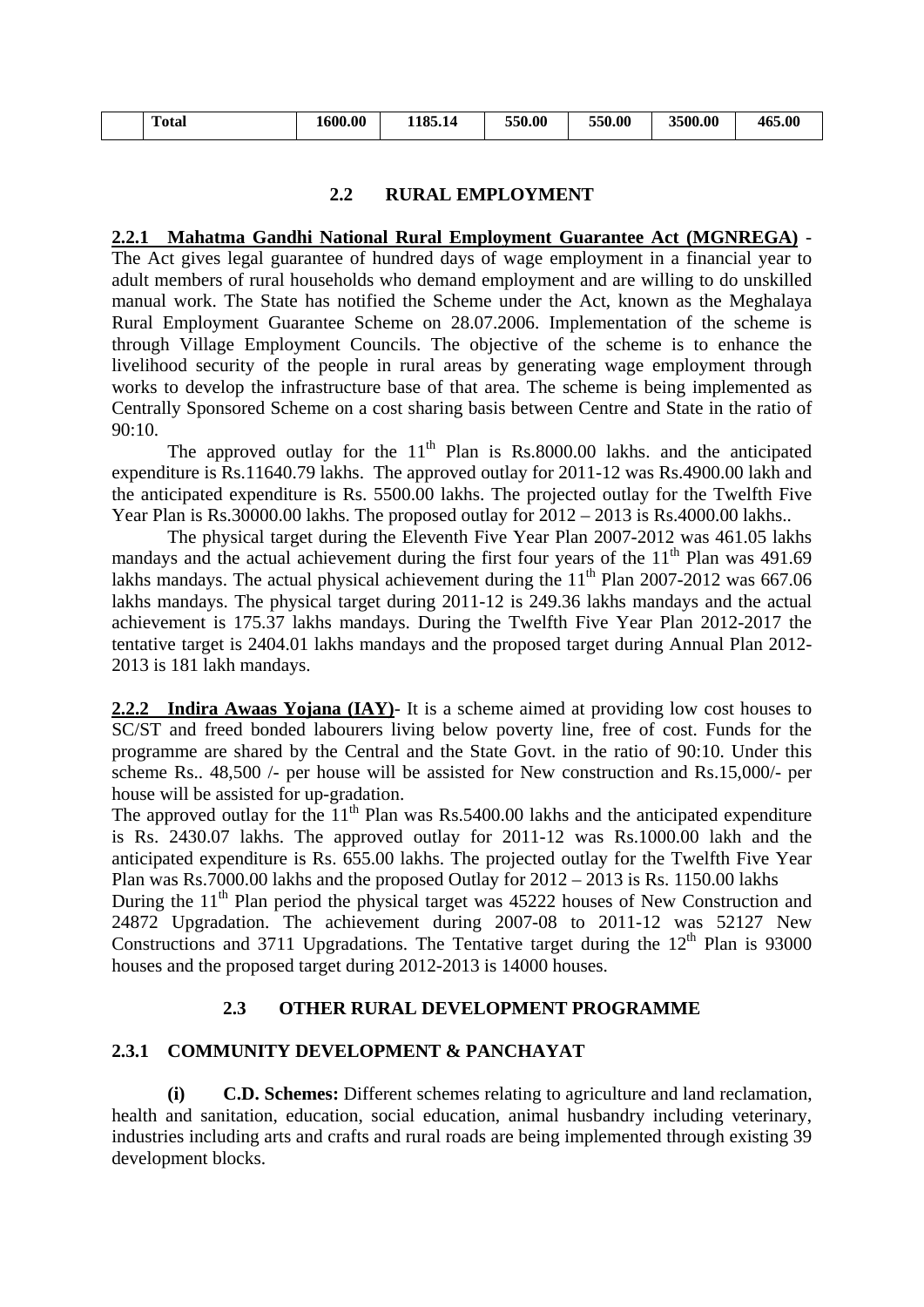The objective of the C.D.Scheme is to bring about general development and upliftment of the socio-economic life of the rural people so as to foster the community spirit among the communities in the development process.

The approved outlay for the  $11^{th}$  Plan (2007-2012) was Rs.12000.00 lakhs. The approved outlay for annual plan 2011-12 was Rs.1650.00 lakh including Rs. 1000.00 lakh for C&RD Administration, Rs. 50.00 lakh for DRDA administration, Rs. 100.00 lakh of Grants under Art. 275(1) and Rs. 40.00 lakh for promotion of capacity building, etc. with MRDS. The anticipated expenditure during 2011-2012 was Rs. 2150.00 lakhs. The projected outlay for the Twelfth Plan is Rs.17000.00 lakhs, and the proposed Outlay for 2012-2013 is Rs. 500.00 lakhs.

**2.3.2- Special Rural Works Programme (SRWP)**- The programme envisages active involvement of village community in the process of development right from the grass root level upto the implementing stages which is in consonance with the policy programme of the Govt. of India. The programme is of general in nature and the schemes are selected by the Members of the Legislative Assembly and implemented through the local Dorbars of villages under the supervision of the respective Deputy Commissioner of the district.

The approve outlay for the  $11<sup>th</sup>$  Plan was Rs. 28500.00 lakh and the expenditure was Rs.29250.00 lakh. The approved outlay for 2011-12 is Rs.5850.00 lakh (inclusive of CMSRDF) and the anticipated expenditure is Rs. 8030.00 lakhs The projected outlay for the Twelfth Five Year Plan (2012 – 2017) was Rs.29250.00 lakhs. The proposed outlay for 2012-13 was Rs. 5850.00 lakhs

**2.3.3 Chief Minister Special Rural Development Fund (CMSRDF)** - The programme envisages active involvement of Village Community and local dorbars in the development which is in consonance with the policy programme of the Government. The programmes are of general in nature which is selected by the Members of the Legislative Assembly implemented through village community and local dorbars under the supervision of respective Deputy Commissioners of the District. This scheme is included in SRWP above. An amount of Rs. 400.00 lakhs was earmarked for the annual Plans 2011-2012 and 2012- 2013 respectively.

**2.3.4 Construction of Rural Roads Programme (CRRP)** - CRRP is also implemented by the Community & Rural Development Department on behalf of Public Works Department. The schemes are identified and selected by respective members of the Legislative Assembly. The objective of the programme is to improve the rural road network by active involvement of Village Community for construction of link roads within the village areas of the Block in order to boost their economy.

The approved outlay for the  $11<sup>th</sup>$  Plan was included in PWD sector. The approved outlay for 2011-12 was Rs.280.00 lakh. The projected outlay for the Twelfth Five Year Plan was Rs.1400.00 lakhs and the proposed outlay for 2012-13 is Rs. 280.00 lakhs. From 2012-2013 onwards it is transferred to C&RD sector.

. For C.D Schemes, SRWP & CMSRDF, and CRRP schemes targets could not be fixed as the items are varied in nature and not uniform. The schemes/items of works are selected and approved by the Committee depending on the felt need of the people/villages, etc.

**2.3.5 – NATIONAL SOCIAL ASSISTANCE PROGRAMME (NSAP**):-This programme was launched by the Government of India on  $15<sup>th</sup>$  August, 1995. The Govt. of India has however transferred the scheme to the State Sector and implemented under ACA oriented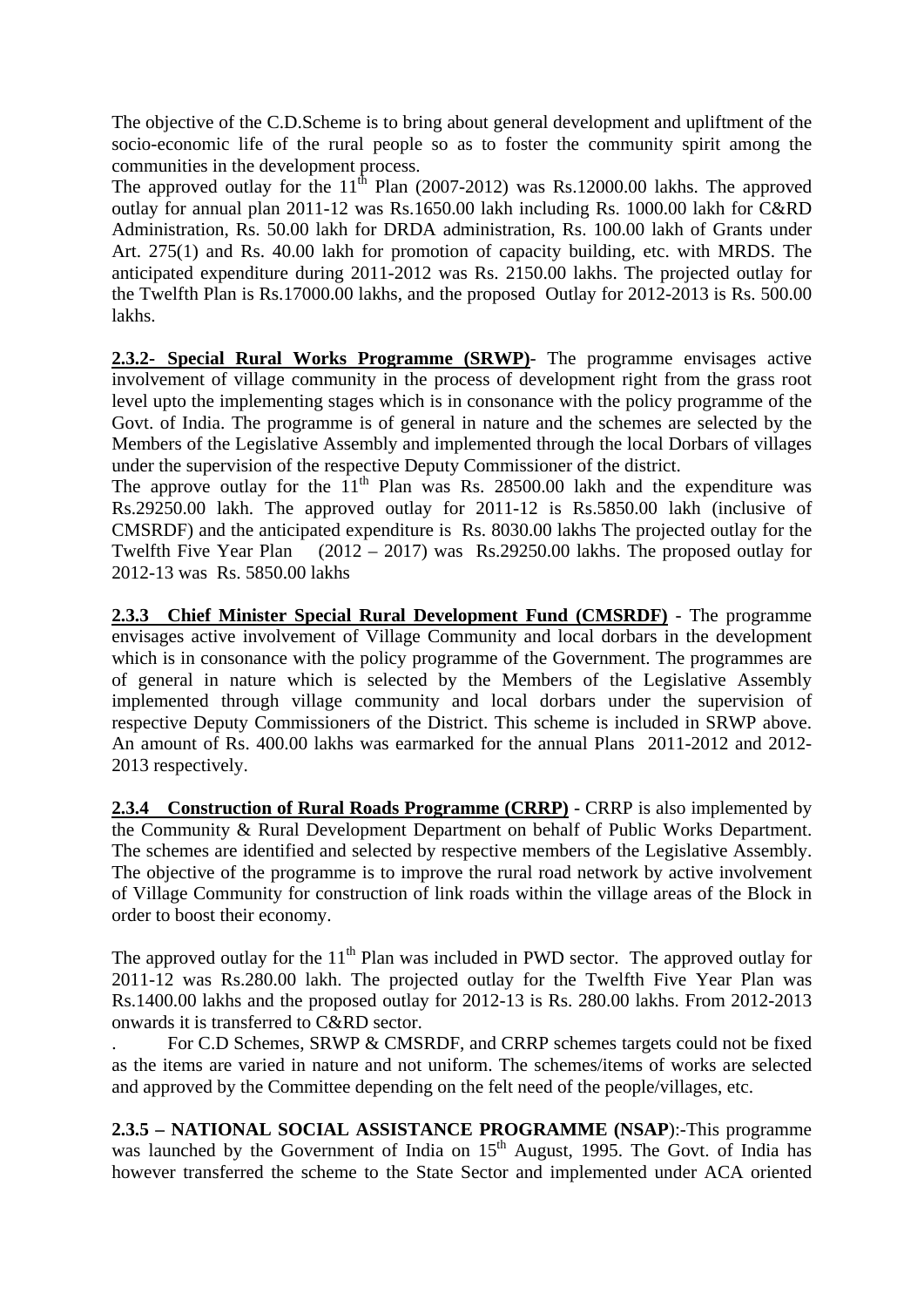scheme. The scheme aims at providing social assistance to BPL households in the case of old age, death of the bread winner, widows and disability. The scheme has four components as follows:

**(i) IGNOAPS**:- The Govt. of India has recently lowered the age limit for attaining this pension scheme from 65 years to 60 years and increases the Central Assistance from Rs. 200.00 to Rs. 500.00 for the beneficiaries of 80 years and above. The present assistance given is Rs.200.00 from ACA and Rs. 50.00 from the State Funds. However the Govt. of India has insisted that the State Govt. should also contribute equal amount as that of ACA, ie. Rs. 200.00 per month per beneficiary so that the total assistance would be 400.00 p.m.

The tentative target during the  $12<sup>th</sup>$  Five Year Plan (2012-2017) is 50000 nos each Annual Plan

**(ii) IGNWPS**: - The criteria for assistance under Indira Gandhi Widows Pension Scheme are a beneficiary should be a BPL, widow of 40-59 years of age and the ceiling of assistance is Rs. 200.00 per month per beneficiary.

The tentative target for the  $12^{th}$  Five Year Plan 2012-2017 is 7700 nos each Annual Plan.

**(iii) IGNDPS**:- The criteria for assistance under Indira Gandhi National Disability Pension scheme are a beneficiary should be a BPL with severe or multiple disabilities between the age of 18 to 59 years of age and the ceiling of assistance is Rs.200.00 per month per beneficiary.

The tentative target for the  $12<sup>th</sup>$  Five Year Plan 2012-2017 is 2000 nos each Annual Plan.

**(iv) NFBS**:- The scheme provides financial assistance to Below Poverty Line families on the death of a primary bread winner for Rs. 10,000.00/-

The approved Outlay under NSAP for the  $11<sup>th</sup>$  Five Year Plan 2007-2012 and up to the Annual Plan 2011-2012 was included in the Social Welfare Sector. For the  $12<sup>th</sup>$  Five Year Plan 2012-2017 the tentative Outlay was Rs. 25,000.00 lakhs and for the Annual Plan 2012- 2013, the proposed outlay was Rs. 2080.00 lakhs. From 2012-2013 onwards, NSAP is transferred to C&RD Sector.

## **2.3.6 RASHTRIYA SAM VIKAS YOJANA (RSVY) BACKWARD REGION GRANT FUND (BRGF).**

 **Backward Regions Grant Fund (BRGF)** - The Backward District Initiative under the Rashtriya Sam Vikas Yojana (RSVY) was launched by the Planning Commission in the Tenth Plan Period. The primary objective of RSVY is to address the problems of the pockets of high poverty, low growth and poor governance by putting in place programmes and policies which would remove barriers to growth, accelerate the development process and improve the quality of life of people. The programmes aims at focused development for backward areas which would help reduce imbalance and speed up development.

 The Planning Commission selected West Garo Hills District of Meghalaya as one of the Districts in the country to be covered under the backward Districts Initiative under the RSVY from the year 2004-05 and now is covered under BRGF. The Govt. of India has also extended two more Districts during 2008-09 under BRGF viz. South Garo Hills and Ri Bhoi Districts.

The approved outlay for the  $11<sup>th</sup>$  Plan is Rs.7780.00 lakh and the anticipated expenditure is 16282.79.The approved outlay for 2011-12 is Rs.3901.00 lakh. The projected outlay for the Twelfth Five Year Plan is Rs.20000.00 lakhs. and the Tentative budgeted outlay for 2012-13 is Rs. 4500.00 lakhs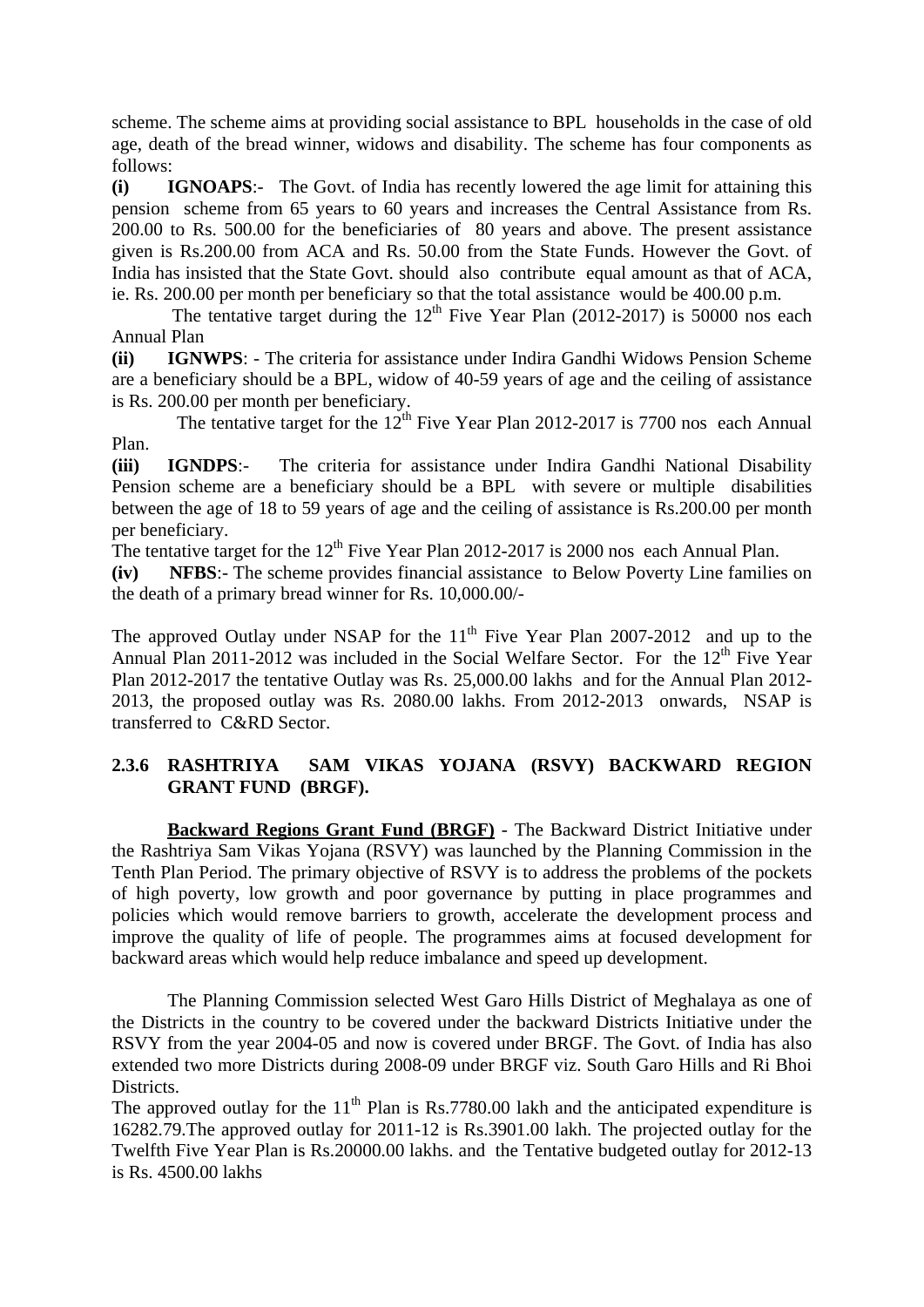|           |          | <b>Rs. In Lakhs</b> |                        |              |             |         |          |  |  |  |
|-----------|----------|---------------------|------------------------|--------------|-------------|---------|----------|--|--|--|
|           | District |                     | <b>Amount Released</b> | <b>Total</b> | Amount      |         |          |  |  |  |
|           |          |                     |                        |              |             |         | utilized |  |  |  |
| <u>S1</u> |          | West                | Ri Bhoi                | South Garo   | <b>SIRD</b> |         |          |  |  |  |
| No.       |          | <u>Garo</u>         | District               | <b>Hills</b> |             |         |          |  |  |  |
|           |          | <b>Hills</b>        |                        |              |             |         |          |  |  |  |
|           |          |                     |                        |              |             |         |          |  |  |  |
| 2.        | 2008-09  | 1207.00             | 1086.00                | 1068.00      | 393.00      | 3754.00 | 3754.00  |  |  |  |
| 3.        | 2009-10  | 750.00              | 661.00                 | 703.00       | 235.80      | 2349.80 | 2349.80  |  |  |  |
| 4.        | 2010-11  | 898.00              | 834.00                 | 979.00       | 94.00       | 2805.00 | 2805.00  |  |  |  |
| 5.        | 2011-12  | 806.00              | 1029.00                | 421.00       | 204.00      | 2460.00 | 2460.00  |  |  |  |

The amount released by the G.O.I. w.e.f .2008-09 is as indicated below.

## **2.4 OTHER PROGRAMMES**

2.4.1. The following new schemes are proposed to be implemented by the MeghalayaState Rural Livelihoods Society during 2012-2013:

(a) Meghalaya Plantation Crops/Spices Development Project. The proposed outlay for the  $12<sup>th</sup>$  Five Year Plan 2012-2017 is Rs. 6600.00 lakhs and for the annual Plan 2012-2013 is Rs. 1000.00 lakhs.

(b) Bio Fuel Plantation. The proposed outlay for the  $12<sup>th</sup>$  Five Year Plan is Rs. 3400.00 lakhs and for the Annual Plan 2012-2013 is Rs. 500.00 lakhs

(c) Pine Needle Briquetting Project. The proposed outlay for the  $12<sup>th</sup>$  Plan 2012-2017 is Rs. 650.00 and for the annual Plan 2012-2013 is Rs. 100.00 lakhs.

2.4.2 Sampoorna Grameen Rozgar Yojana (SGRY) : An amount of Rs.10500.00 lakhs has been projected for the Eleventh Plan as State Plan share. The actual expenditure of during 2007-2008 was Rs. 386.36 lakhs. No outlay was allocated since 2008-2009 since the scheme has been merged with NREGP.

**2.6 The Broad Schematic Projected Outlay and expenditure for the Eleventh Five Year Plan (2012 – 2017) and the Tentative Budgeted Outlay for 2012-2013 is indicated below :-** 

|                | Rs. In lakhs         |           |               |          |                             |           |          |           |  |  |
|----------------|----------------------|-----------|---------------|----------|-----------------------------|-----------|----------|-----------|--|--|
| <sub>S1</sub>  | Name of scheme       | Eleventh  |               |          | <b>Annual Plan2011-2012</b> | Twelfth   | Annual   | Annual    |  |  |
| N <sub>o</sub> |                      | Plan      | Anticipated   | Approved | Anticipated                 | Plan      | Plan     | Plan      |  |  |
|                |                      | 2007-12   | expen-        | Outlay   | Expenditur                  | 2012-2017 | 2012-    | 2012-13   |  |  |
|                |                      | projected | diture        |          | e                           | proposed  | 2013     | tentative |  |  |
|                |                      | Outlay at | During<br>the |          |                             | projected | proposed | budget    |  |  |
|                |                      | 2006-2007 | $11th$ Plan   |          |                             | Outlay    | Outlay   | provision |  |  |
|                |                      | prices    | 2007-12       |          |                             |           |          |           |  |  |
|                |                      |           | 3             | 4        | 5                           | 6         |          | 8         |  |  |
| -1             | Special<br>programme | 5500.00   | 857.39        | 400.00   | 80.00                       | 8200.00   | 520.00   | 445.00    |  |  |
|                | Rural<br>for         |           |               |          |                             |           |          |           |  |  |
|                | Development:         |           |               |          |                             |           |          |           |  |  |
|                | <b>SGSY/NRLM</b>     |           |               |          |                             |           |          |           |  |  |
| $\overline{2}$ | <b>SIRD</b>          | 450.00    | 379.41        | 180.00   | 180.00                      | 400.00    | 185.00   | 200.00    |  |  |
| 3              | <b>IAY</b>           | 5400.00   | 2430.07       | 1000.00  | 655.00                      | 7000.00   | 1300.00  | 1150.00   |  |  |